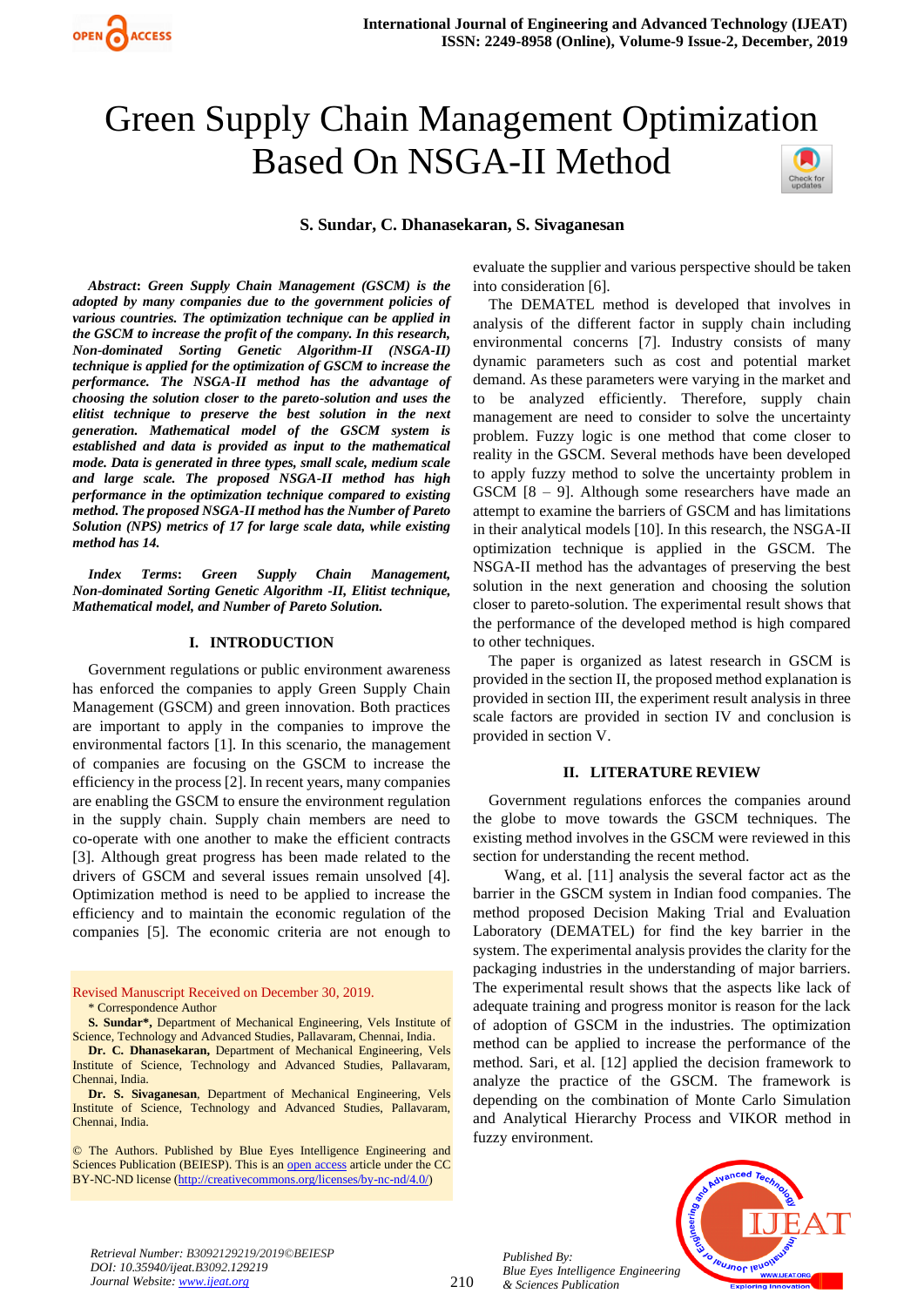The factors of GSCM is weighted based on the analytical hierarchy process and ranking process is done by VIKOR model depend on performance. This method can be used to recommend the best performing organization in GSCM technique. The incomplete or missing information of the GSCM can be dealt using Monte Carlo Simulation. The optimization method can be used to improve the performance and efficient statistical model to increase the analysis.

Malviya and Kant, [13] proposed hybrid method for the GSCM based on the DEMATEL and fuzzy multi-criterial decision making based on the framework and analyze the success/failure of GSCM model. The fuzzy DEMATEL metrics were used to analyze each evaluation criteria and analyze the success of GSCM. The rank method is applied in the aspects of the GSCM and analyze the correlation among them. The experimental analyze of the developed method is applied in the gear manufacturing organization and evaluated its performance. The result shows that the developed method solves the complex problem. The efficiency of the method is need to be improved.

Kaur, et al. [14] presented DEMATEL based method to analyze the barriers in the Canadian context. The data of the various manufacturing firms from electronics goods sectors were collected. The experimental analysis shows that the three major barriers were involves in the GSCM of Canadian sectors. The barriers of lack of economic awareness, lack of training and monitoring. The developed research helps in support for the Canadian firms. The optimization techniques can be applied to increase the performance of analysis.

Zaid, et al. [15] analysis the link between the GSCM and the Human resource management bundle practices. Along with that the impact of triple bottom lines of sustainability performance system. The customized survey of 121 firm data of pollutant manufacturing sectors in Palestine was used to analyze the performance of the developed method. The experimental result of the analysis shows that the GSCM practice has the positive impact in the sustainable performance in the method. The good performance analytical model can be applied to increase the performance of the method.

Govindan, et al. [16] proposed hybrid optimization technique based on Particle Swarm Optimization (PSO), Electromagnetism Mechanism Algorithm (EMA), and Artificial Bee Colony (ABC) and each is hybridized with Variable Neighborhood Search (VNS) for the optimization. The data are generated with three scale and analyzed using five metrics in the optimization process. The developed hybrid model is compared with hybrid of Genetic Algorithm and VNS to analyze the performance. The experimental analysis shows that the proposed hybrid method has high performance than existing method. The hybrid VNS method provides the less number of solution and this can be overcome by storing the best solution in the next generation. The solution provided by the VNS are far from the pareto-solution.

In order to overcome the limitation of the above existing method in GSCM, the proposed method is applied.

# **III. PROPOSED METHOD**

The block diagram of the proposed NSGA-II method in the multi-objective optimization of Green Supply chain

*Retrieval Number: B3092129219/2019©BEIESP DOI: 10.35940/ijeat.B3092.129219 Journal Website[: www.ijeat.org](http://www.ijeat.org/)*

management, is shown in Fig. 1.



# **Fig. 1. The block diagram of NSGA-II method in Green Supply chain management**

Major strategic decisions in the supply chains is involves in selecting the manufactures location and potential sites Distribution Centers (DCs), suitable technology selection and retailer's allocation. Operational decisions are involving in routing the vehicles from manufacturers to DCs and scheduling vehicles based on time window. Each vehicle serves as a subset of DC's and return to its original manufacturer.

This paper aims to optimize the model decision variables based on the suitable metaheuristic method in the view of three pillars of sustainability. As economic performance is important in the supply chain management, the total cost is considered as a distinct objective; environmental and social impacts are combined together for other objective.

# **A. Mathematical Model**

Mathematical model of the relationship between the factors in the firms are developed based on the research [16]. In this problem, consider (i) the number and retailer's location is set and each is assigned with only one DC; (ii) retailers demand must be satisfied; (iii) the number of vehicles  $K$  are set, with the standard workday of maximum time capacity  $(W)$ ; (iv) soft-time window are considered;  $(v)$ each layer (retailer, DC and manufacturer) has the number and location of facilities are set; (vi) there is no product flow between the facilities placed in a common echelon.

## **B. Multi-objective optimization**

The algorithms developed for single objective often stops when it achieves single optimal solution and multi-objective algorithm has the tradeoff between two or more parameters, which leads to optimal non-dominated solutions named as Pareto-optimal solution. For each of Pareto-optimal solution, one objective is satisfied with the cost of affecting another. Multi-objective optimization requires a posterior setting over objectives by the decision maker.



*Published By: Blue Eyes Intelligence Engineering & Sciences Publication*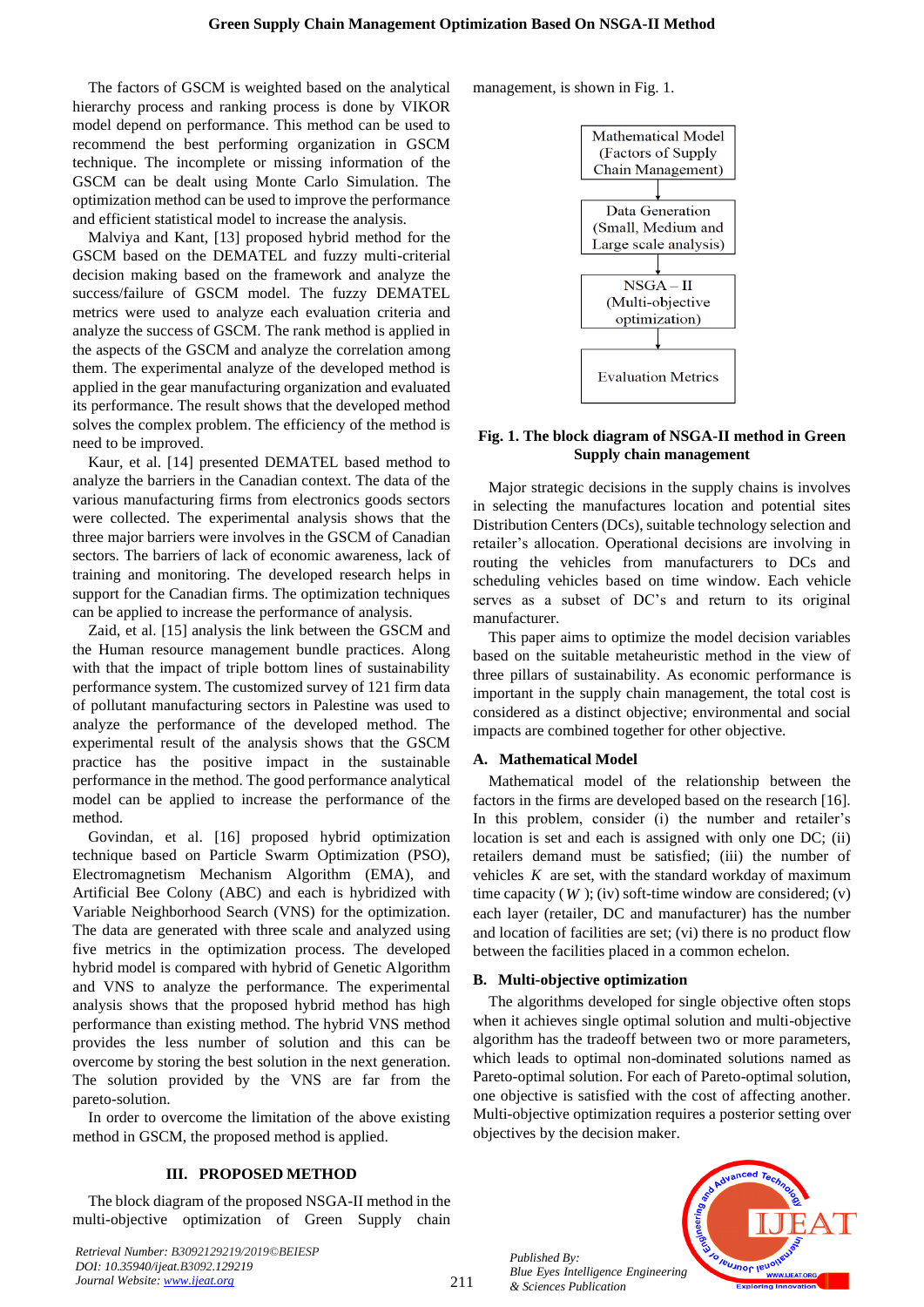

The scalarization is the common technique to solve the problem of multi objective problem. This method involves in applying the single objective method for different objective and selects the optimal value for all the user defined objectives. The formula for single objective space for a minimization problem is shown in Eq. (1).

$$
\left[\sum_{i=1}^{2} \left(\frac{f_i(x) - f_i^*}{f_i^*}\right)^p\right]^{1/p} \tag{1}
$$

Where  $f^*$  represents the minimum value of  $i^h$  objective and this is used to solve the problem of various objective. More emphasis is dedicated to the large deviation by increasing the exponent  $p$ . Finding the appropriate value of exponent is the challenging task in the method. The developed method provides a single Pareto solution based on the decision maker settings. The aforementioned method with the weighting method is combine to generate a Pareto front  $[16]$ , given in Eq.  $(2)$ .

$$
\left[\sum_{i=1}^{2} w_i \left(\frac{f_i(x) - f_i^*}{f_i^*}\right)^p\right]^{1/p} \tag{2}
$$

Where  $w_i$  is the weight associated that must satisfy as follows as in Eq. (3).

$$
\sum_{i=1}^{2} w_i = 1
$$
 (3)

The Pareto frontier will be generated by changing these weights.

# **C. NSGA II – Multi objective optimization**

A heuristic algorithm namely "Elitist Non-dominated Sorting Genetic Algorithm" (NSGA II) is proposed to solve this problem.

As seen in the previous sub-section, the multi-objective optimization method provides the set of points known as Pareto optimal solution to provide trade-off between the different objective. Number of techniques were proposed to obtain the Pareto-optimal solutions as in evolutionary algorithms. Among these, NAGA II is considered as the powerful method to solve the multi objective problem. This method is developed from the well-known optimization method namely Genetic Algorithm and this is applied with non-dominated sorting concept. In past decades, NSGA II techniques have been widely applied to various design optimization problems. In this research, the NSGA is applied to solve multi objective optimization technique in the GSCM for three generated scale of industries. The mathematical model is used to provide the estimation of the cost and emission based on the parameter. The description of the NSGA II algorithm is presented below:

- 1). Set initial population  $P_0$  of size N.
- 2). Develop an offspring population  $Q_t$  based on the binary tournament selection using crossover, mutation and crowding comparison operator performed on the parent population  $(P_t)$ , where subscript "t" represent the number of generations. The parent population and offspring population are combined to provide entire population  $R<sub>t</sub>$ .
- 3). In the entire population, perform non-dominated

sorting method to identify the non-dominated fronts of objective functions  $F_1, F_2, F_1, F_2$  etc.

- 4). Developed a new parent population  $(Pt+1)$  of size N from the obtained fronts  $(F_i)$ .
- 5). Continue the process until the maximum iteration is reached.

# **IV. EXPERIMENTAL RESULTS**

The optimization technique in supply chain management helps to reduce the cost and increase eco-friendly process. The hybrid algorithms were proposed in the supply chain management for various factors to increase the performance. In this research, NSGA-II is proposed in GSCM for the multi-objective optimization. To evaluate the performance of the developed method, data were generated. The evaluation metrics were applied to analyze the performance of the developed method. The developed method is tested with the three hybrid algorithm in the GSCM management [16] i.e., HPV, HEV, HAV. The developed method is compared with existing method depend on obtained pareto front.

**Simulation Condition:** The developed method is evaluated in the system consists of 1.4 GHz of intel i5 process, 8 GB RAM and 500 GB hard disk.

# **A. Data generation**

The numerical experiment was conducted to evaluate the performance of the developed method. The problem of numerical experiment was constructed with various size of the firms such as Manufacturer (M), potential distributor centers (D), Vehicles (V), Retailers (R), Products (G), and Potential Technologies (T) is shown in table (). Based on the facilities of each stage, the problem is classified into three types: small, medium and large. The Normal Distribution N (50, 10) was used to generate the demand of the retailers. The factors of the data are generated based on the research [16].

# **B. Evaluation Metrics**

To evaluate the quality of non-dominated solution provided by aforementioned method, different performance metrics were considered. The metrics used to measure the performance of the proposed NSGA-II method is given below:

- 1). Number of Pareto Solutions (NPS) Number of total Non-dominated solutions obtained by an algorithm (More is better).
- 2). Percentage of Domination (POD) analysis the algorithm ability in dominating the solution of other algorithm (More is better).
- 3). Data envelopment Analysis (DEA) analyze the efficiency of method against other algorithms.

# **C. Performance Analysis**

The proposed NSGA-II method is compared with the existing method in the optimization of GSCM. Data are generated in the three classification such as small scale, medium scale and large scale.



*Published By: Blue Eyes Intelligence Engineering & Sciences Publication* 

212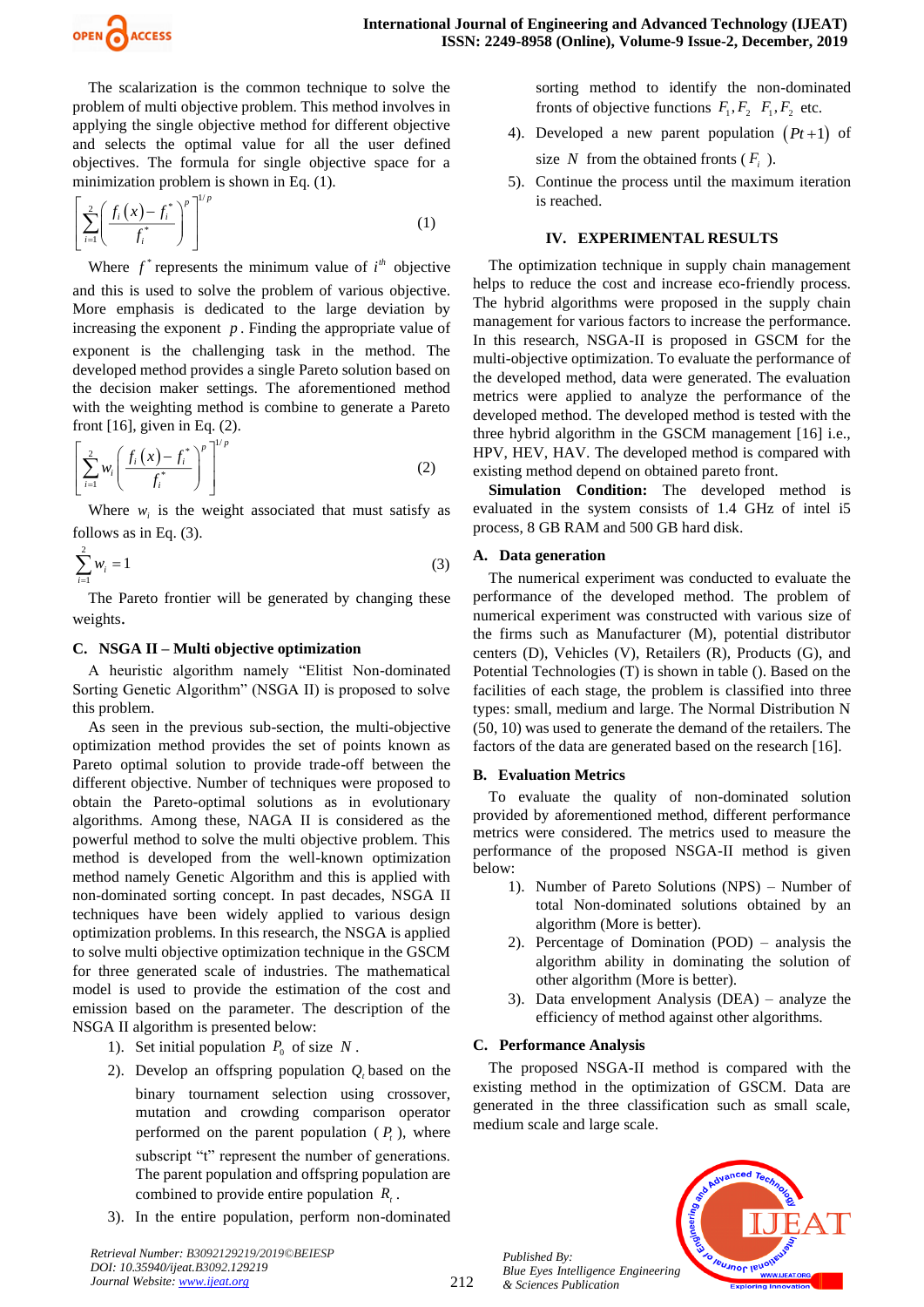# **a. Small Scale data**

The proposed NSGA-II method is analyzed in the small scale data and compared with existing method. The evaluation metrics were calculated from the method for the optimization of GSCM.



**Fig. 2. NPS metrics in optimization**

The NPS metrics is measured for the developed method and compared with other existing methods such as HPV, HEV, HGV in small scale data, as shown in Fig. (2). This shows that the proposed NSGA-II method has the higher performance compared to other methods. The proposed NSGA-II method has the NPS metrics of 17 for problem 2, while existing HEV method has 16. The developed method provides the more number of solution in the method, which increase the NPS metrics.



**Fig. 3. POD of the optimization**

The POD metrics were measured from the performance of the proposed NSGA-II method and compared with other existing method, as shown in Fig. (3). This shows that the proposed NSGA-II method has the higher performance compared with other techniques. The NSGA-II method has the advantage of using elitist technique to preserve best solution of the current population. The developed method has the higher performance for four problems.



**Fig. 4. DEA metrics in small scale data**

The DEA metrics were evaluated from the proposed NSGA-II method and compared with existing method, as shown in Fig. (4). The proposed NSGA-II method has the higher performance compared to other existing method. The proposed NSGA-II method has the higher performance for four problems in the method. Therefore, the proposed NSGA-II method has the higher performance for the small scale data.

## **b. Medium scale data**

The data are generated in medium scale and analyze the performance of the proposed NSGA-II method. The four problems were created to analyze the efficiency of the optimization technique.



**Fig. 5. NPS Metrics in medium scale data**

The NPS metrics is measured for the proposed NSGA-II method for medium scale data and compared with existing method, as shown in Fig. (5). This shows that the proposed NSGA-II method has the higher performance compared with other techniques. The proposed NSGA-II method provides more solution for the data and this increase the NPS metrics.



*Published By:*

*& Sciences Publication*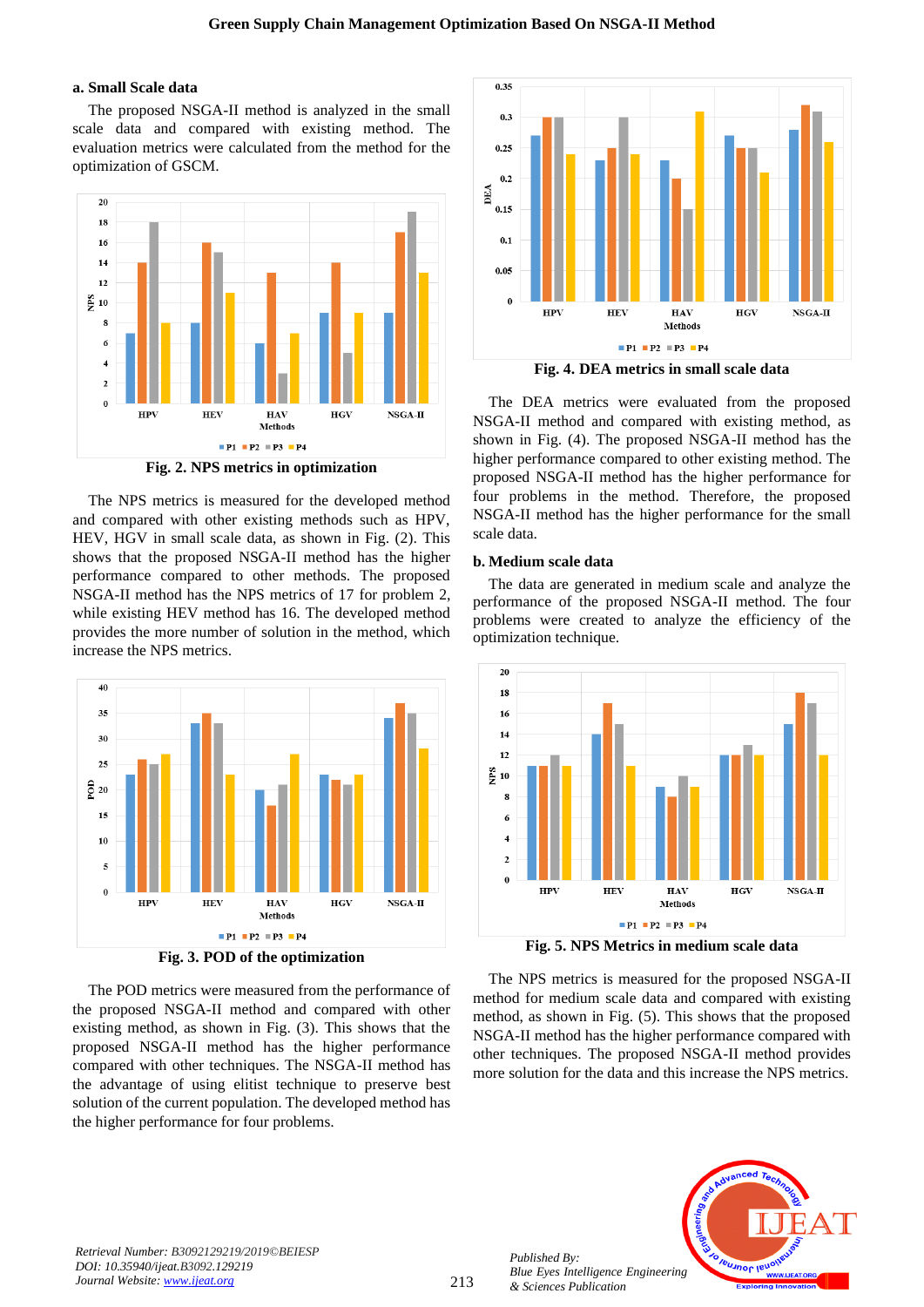



**Fig. 6. POD metrics for medium scale data**

The POD metrics is measured for the medium scale data of the proposed NSGA-II method and compared with existing method of HAV, as shown in Fig. (6). This shows that the proposed NSGA-II method has the higher performance compared with other existing methods. The proposed NSGA-II method has the finds the dominance solution due to the method provides the solution as close as pareto-optimal solution.



**Fig. 7. The DEA metrics for medium scale data**

The existing method and developed method is analyzed with the DEA metrics in the medium scale data and compared with each other, as shown in Fig. (7). The proposed NSGA-II method has the higher performance compared to other existing methods. The proposed method has the advantages of preserving the best solution of the current population in the next generation. The performance of the proposed NSGA-II method is high in the medium scale data.

#### **c. Large scale data**

The proposed NSGA-II method is evaluated in the large scale data to analyze the performance.



**Fig. 8. The NPS metrics for large scale data**

The NPS metrics is measured for the proposed NSGA-II for four kinds of problems in the large scale data in GSCM, as shown in Fig. (8). The proposed NSGA-II method is compared with existing method and this shows that the proposed NSGA-II method has the higher performance than other methods. The NPS metrics is high for the proposed NSGA-II method due to number of solution provided by the NSGA-II method is high. The NSGA-II method provides more number of solution because the best solution is stored in the next generation. The proposed NSGA-II method has the NPS of 18 for problem twelve, while existing method HPV has 17 solutions.



**Fig. 9. The POD metrics for large scale data**

The POD metrics is measured for the proposed NSGA-II method and compared with existing method, as shown in Fig. (9). The proposed NSGA-II method has the higher performance compared with the existing method. The proposed NSGA-II method has the advantage of selecting the solution closer to pareto-solution. The proposed NSGA-II has the POD of 37, while existing HEV method has the POD of 36.



*Retrieval Number: B3092129219/2019©BEIESP DOI: 10.35940/ijeat.B3092.129219 Journal Website[: www.ijeat.org](http://www.ijeat.org/)*

*Published By:*

*& Sciences Publication*